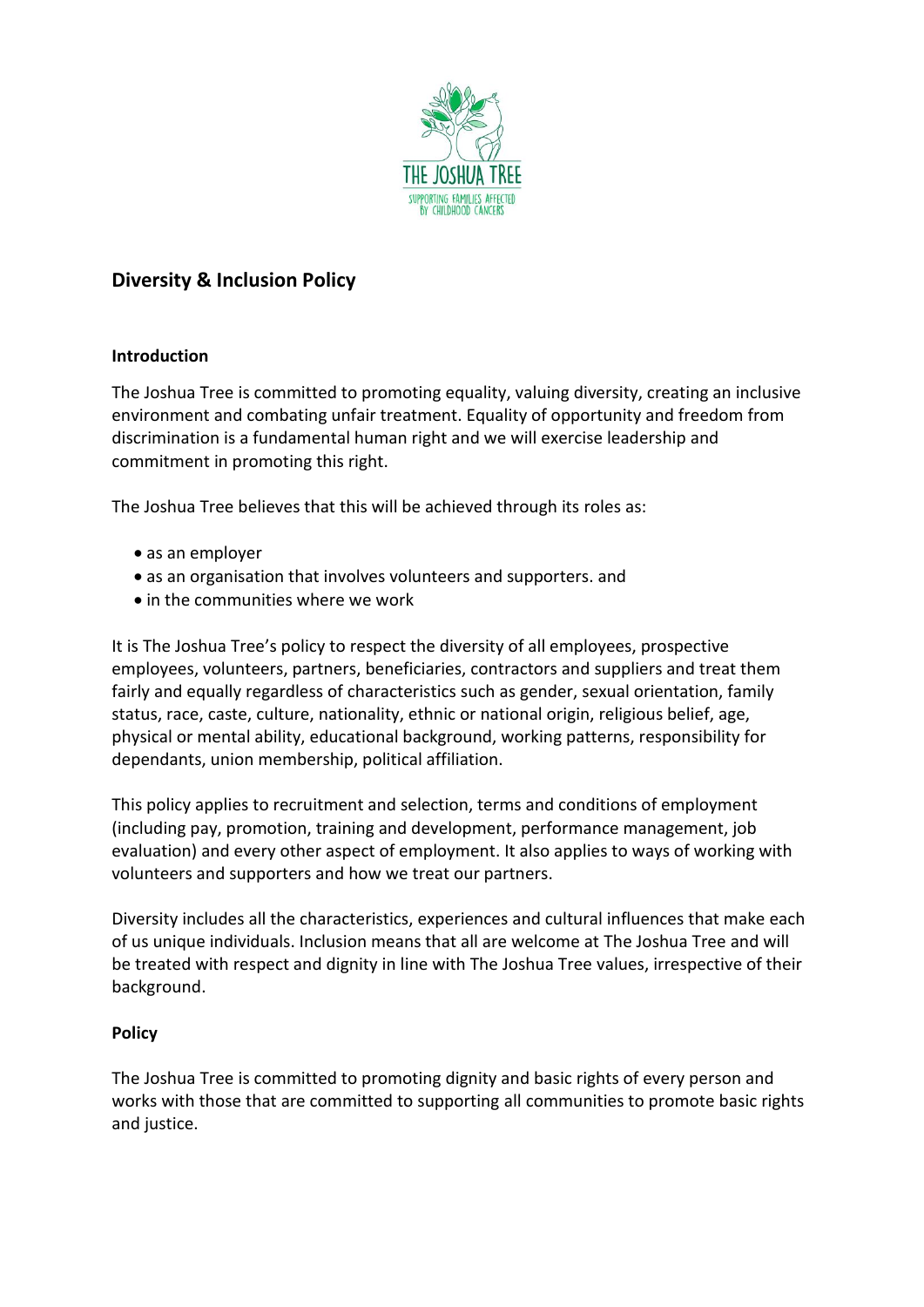

The Joshua Tree's initiatives aim to foster strong and cohesive communities that build individual and community capacity, and where all people are recognised as being of equal worth and share common values and aspirations.

Diversity and inclusion in The Joshua Tree is aligned to this vision.

The Joshua Tree will challenge and support new and existing partners in their efforts to increase diversity awareness, knowledge and skills in their organisation and in the communities, through the provision of appropriate capacity building and resources.

The Joshua Tree expects that all employees take individual responsibility to ensure they comply with this policy and fully support and promote the principles of diversity and inclusiveness and encourages all those who interact with it to support these principles.

The Joshua Tree will strive for continuous improvement by identifying and promoting best practice and will challenge and address poor practice. Any breach or alleged breach of the policy will be taken seriously, investigated fully and may result in action under one or more of the charity's Disciplinary, Grievance or Whistleblowing policies. In serious cases such behaviour may constitute gross misconduct and may result in dismissal.

As an employer The Joshua Tree's objectives for equal and appropriate treatment in employment are to:

- Comply with legislation promoting diversity across different communities and cultures. Whilst legal and cultural frameworks may vary, the commitment from The Joshua Tree to promote a diversity orientated culture remains;
- Employ a workforce that reflects the diversity of local contexts;
- Provide fair access to learning and development opportunities, encourage and support staff in fulfilling their potential;
- Provide a safe and accessible working environment that values and respects the identity and culture of each individual and that is free from discrimination, harassment and victimisation;
- Involve members of staff and staff groups on issues that affect them and communicate decisions effectively;
- Ensure all employees are managed in a fair and equitable way within the performance management framework;
- Provide fair and transparent pay structures;
- Promote opportunities for a healthy work life balance for all employees.